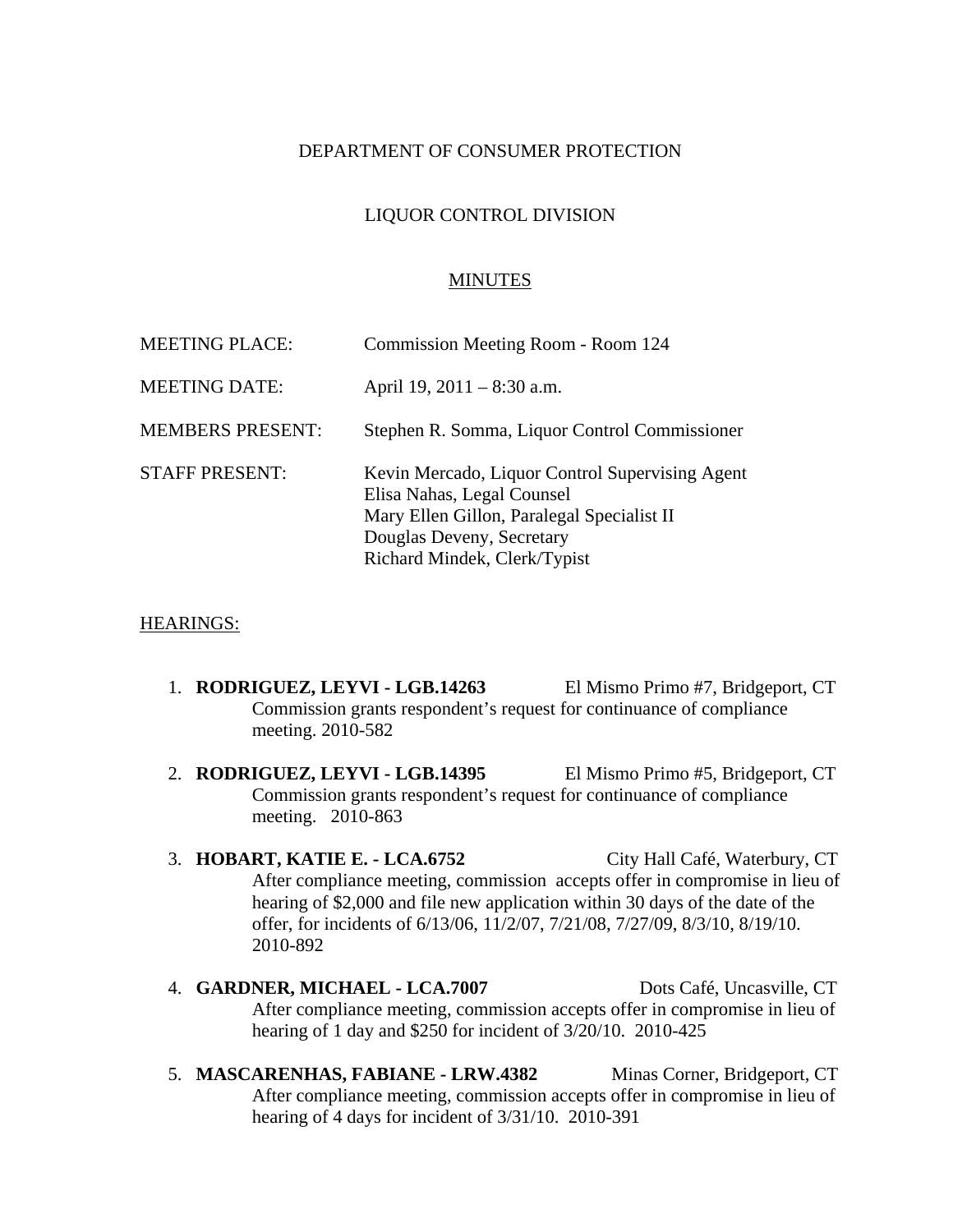Liquor Control Minutes April 19, 2011 Page 2 of 3

#### 6. **DELMONACO, ASSUNTA - LCA.7065**

Crown Street Bar & Grill, New Haven, CT After compliance meeting, commission accepts offer in compromise in lieu of hearing of 30 days and \$5,000 for incidents of 8/21/10, 9/15/10, 11/21/10. 2010-795, 2010-1038, 2010-1431

7. **PATEL, NEIL M. - LIP.14814** Thompson Liquor, North Grosvenordale, CT Add additional final requirement: Payment of \$100 outstanding balance prior to issuance of permit. 2011-339

# PROVISIONAL PERMIT EXTENSIONS:

# **8. RUBIN, RICHARD J. – LRW.4805.P.CW**

La Cascada Columbiana – Restaurant & Bakery, New Haven, CT Commission approved request to extend provisional permit.

9. **YEZIERSKI, ASHLEY A. – LIR.18291.P** Whinstone Tavern, New Britain, CT Commission approved request to extend provisional permit.

#### **10. BATRA, ARVINDER S. – LGB.14616.P.CW**

Bedford Street Market, Stamford, CT Commission approved request to extend provisional permit.

11. **SOTO, WASCAR – LGB.14684.P** La Placita Meat Market, Bridgeport, CT Commission approved request to extend provisional permit.

12. **RESSA, JOHN – LCA.7209.P.CW** Hideaway, Stamford, CT Commission approved request to extend provisional permit.

# FINAL PERMITS:

- 13. **HELLER ESTATE INC LSW.627** Carmel Valley, CA Commission approved to issue final permit.
- 14. **TRAN, VINH LIR.18305** Mizu Japanese Restaurant, New Haven, CT Commission approved to issue final permit.
- 15. **DESIANO, PAUL M. LCA.7237.P.CW** Plate, Ridgefield, CT Commission approved to issue final permit.

# 16. **BERRY, KENNETH R. – LRW.4804**

Frank Pepe Pizzeria Napoletana, Danbury, CT Commission approved to issue final permit. Endorse no bar.